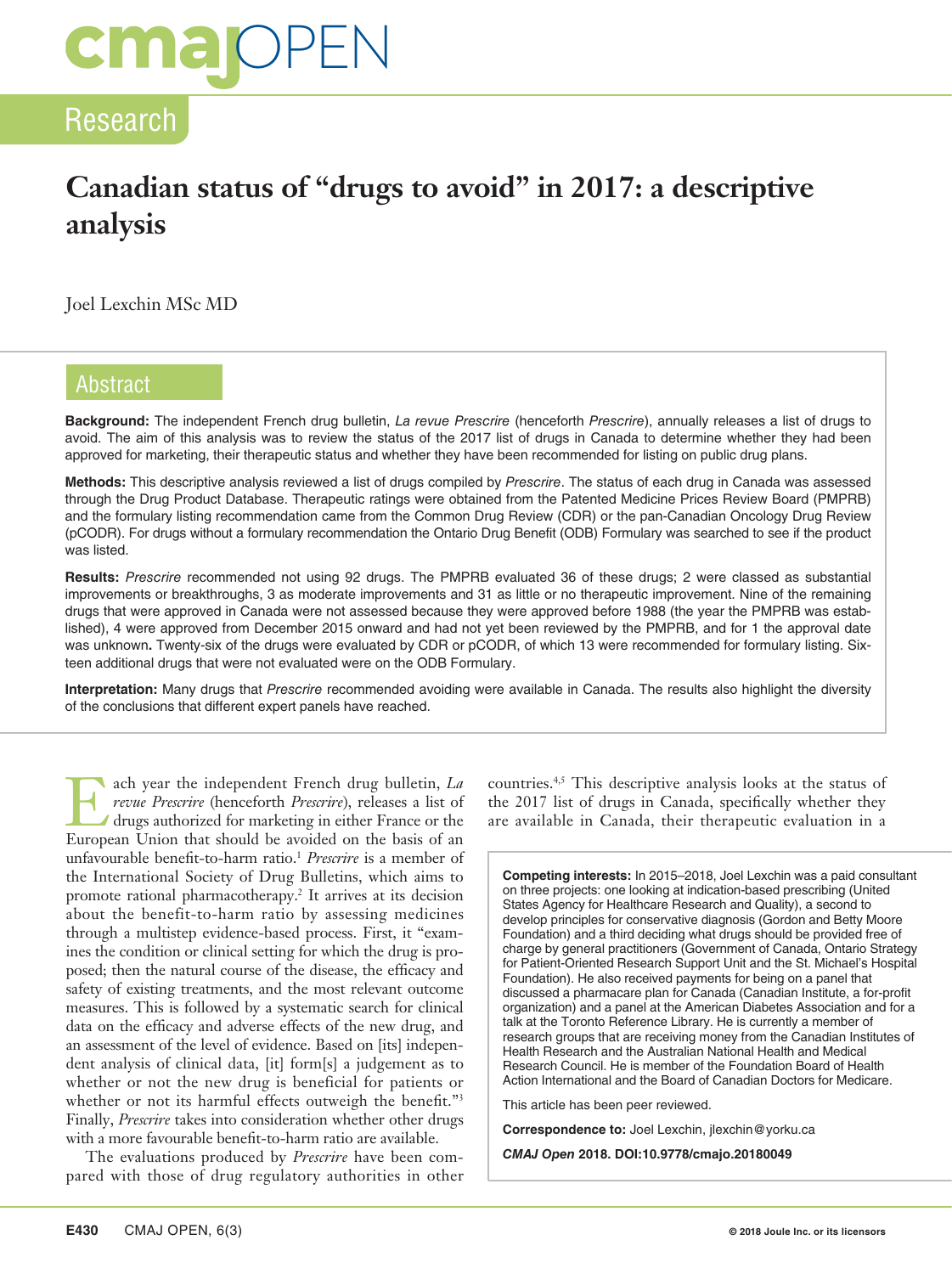### **OPEN** Research

Canadian context and whether they have been recommended for listing on federal, provincial and territorial public drug plans. Information about the status of these drugs should be of interest to clinicians in making decisions about whether to prescribe them and to decision-makers in deciding about their formulary status.

### **Methods**

#### **List of drugs to avoid**

A complete list of drugs to avoid was taken from the April 2017 issue of *Prescrire International*, the English-language translation of *La revue Prescrire*. 1 Along with the generic names of the drugs, their benefits and harms were also recorded. The availability of these drugs in Canada was assessed by searching the Drug Product Database.<sup>6</sup> If the drug was approved in Canada, the approval date was recorded along with a confirmation that the indication and formulation were the same as those mentioned in the *Prescrire* article and a notation about whether the drug was available by prescription only or over the counter and whether it was a natural health product. In addition, the anatomic/therapeutic/chemical second-level category for these drugs was determined from the World Health Organization Collaborating Centre for Drug Statistics Methodology (www.whocc.no/atc\_ddd\_index/).

#### **Therapeutic ratings**

Next, for those drugs available in Canada, the website of the Patented Medicine Prices Review Board (PMPRB)7 was searched and its rating of the therapeutic value of each drug was recorded. The PMPRB is a federal agency that determines the maximum introductory price for new patented medications. As part of that determination, it does an independent assessment of the additional therapeutic gain from these medications. PMPRB ratings were available only for drugs evaluated from 1988 (the year when the organization was established) onward. The process used by the PMPRB has been described elsewhere.8 Briefly, the PMPRB's independent Human Drug Advisory Panel considers 2 primary factors in determining its evaluation: increased efficacy and reduction in incidence or grade of important adverse reactions compared with other medicines. Before 2010, drugs were rated on their clinical value over existing medicines as follows: breakthrough or substantial improvement, or moderate, little or no improvement. Since 2010, the ratings have been slight or no improvement, moderate improvement — primary, moderate improvement — secondary, substantial improvement or breakthrough. In cases where the PMPRB evaluations were not available on the website, PMPRB staff were consulted directly.

#### **Listing on public drug plans**

Health technology assessments in Canada are conducted by the Common Drug Review (CDR) and the pan-Canadian Oncology Drug Review (pCODR), both part of the Canadian Agency for Drugs and Technology in Health (CADTH). Canada has no national drug formulary and as a result CDR

has made recommendations to federal, provincial and territorial drug plans (except for Quebec) about whether to fund a particular drug since 2003. Since 2011, pCODR has done the same for oncology products. CDR/pCODR accept applications from manufacturers and drug plans and then use expert panels<sup>9,10</sup> that consider the clinical evidence, plus input from patients, manufacturers and clinicians, in making their recommendations about whether the plans should list drugs for specific indications. CDR has 4 different types of recommendations: list, list with clinical criteria and/or conditions, do not list at the submitted price (this recommendation was dropped in 2016), and do not list. pCODR issues 3 different types of recommendations: recommend, consider with conditions, and do not recommend. Quebec has its own health technology assessment agency, Institut national d'excellence en santé et en services sociaux (INESSS) (www.inesss.qc.ca/index.  $php$ ?id=42&L=1), which makes recommendations for listing on the Quebec public drug plan. Decisions by INESSS were compared with those from CDR and pCODR and a κ value was computed.

If there was no recommendation from CDR or pCODR, then the Ontario Drug Benefit Formulary (ODB Formulary) was searched to see if the drug was listed as a benefit, that is, paid publicly, and if so whether the listing was unrestricted or limited use.11 The ODB Formulary lists drugs that are publicly covered for eligible populations in the province of Ontario and was chosen because it serves the largest number of people of any Canadian province, spends the most money<sup>12</sup> and therefore is arguably the most influential. Decisions about listing are made by the Committee to Evaluate Drugs following an application by the manufacturer and a submission of the clinical evidence.<sup>13</sup> The Committee to Evaluate Drugs has 16 members, of whom 2 are patient representatives. The remaining members are practising physicians, pharmacists and an economist who have expertise in a wide range of specialties including geriatrics, infectious disease, family medicine, pharmacology, health economics, epidemiology and other disciplines.<sup>14</sup> The Committee to Evaluate Drugs weighs the clinical value of a drug, its safety profile and its cost effectiveness and considers the recommendation from CDR or pCODR (if available) in making its decision.15 The Committee to Evaluate Drugs then makes a recommendation to the executive officer of the Ontario Public Drug Programs about whether the drug should be considered for public funding and the conditions under which the product should be funded.<sup>16</sup>

#### **Ethics approval**

No patients were involved in this study and all data were publicly available. Therefore, ethics approval was not required by the York University Research Ethics Board.

#### **Results**

#### **General characteristics of drugs**

*Prescrire* listed a total of 92 drugs and drug combinations (88 individual drugs and 4 combination products) of which 64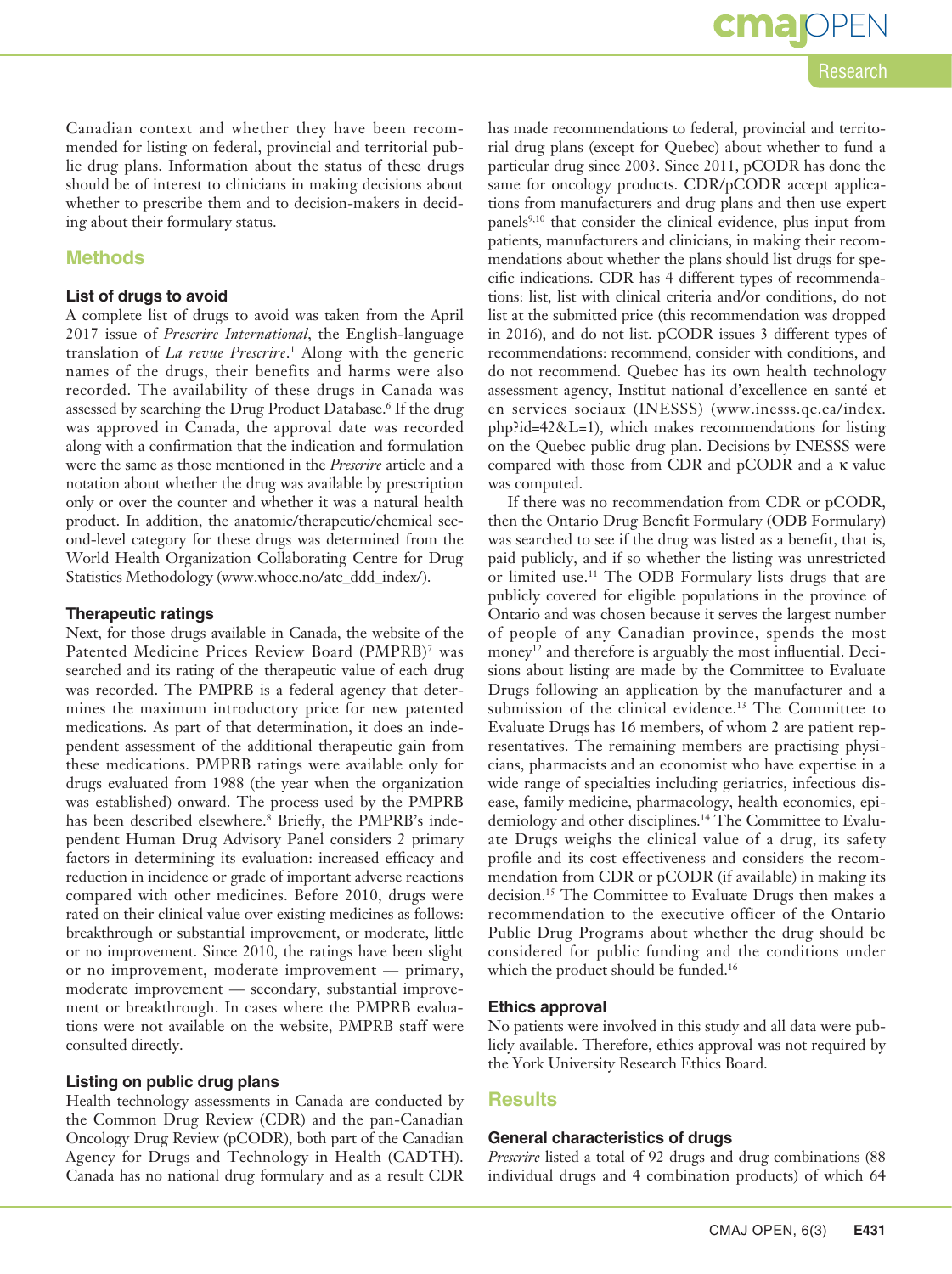# **cmajoPEN**

### Research

were approved in Canada (see Supplementary Table 1, Appendix 1, for a complete list of all 92 drugs and all of the data associated with these drugs, available at www.cmajopen. ca/content/6/3/E430/suppl/DC1). However, 2 had been withdrawn from the market, 3 were not approved in the same formulation as described in the *Prescrire* article and 3 were not approved for the same indication as described in the *Prescrire* article, leaving 56 drugs for analysis (Figure 1). These drugs were in 24 second-level anatomic/therapeutic/chemical categories, with 3 categories predominating: psychoanaleptics,<sup>10</sup> drugs used in diabetes<sup>7</sup> and antineoplastic agents.<sup>5</sup> Seven drugs were approved before 1980, 3 between Jan. 1, 1980, and Dec. 31, 1989, 9 between Jan. 1, 1990, and Dec. 31, 1999, 18 between Jan. 1, 2000, and Dec. 31, 2009, and the remaining 18 after Jan. 1, 2010; the approval date for 1 drug, glucosamine, a natural health product, was not available. Forty-nine products were available by prescription only, 6 were available over the counter and 1 was a natural health product (glucosamine). Six of the 7 drugs approved before 1980 were overthe-counter medications as was glucosamine (Table 1).

#### **PMPRB evaluations**

The PMPRB evaluated 36 of the 56 drugs. Nine of the remaining 20 were not assessed by the PMPRB because they were approved before 1988, 4 were approved from December 2015 onward and had not yet been reviewed by the PMPRB, and for 1 the approval date was unknown. One drug was not evaluated because it was approved for a second indication (PMPRB evaluates only patented medications for the first approved indication). The reason for the lack of evaluations for the other 5 is not known. Of the 36 drugs that were evaluated, only 2 were classed as breakthrough or substantial improvements and 3 were classed as moderate improvements (Table 2).

### **CDR and pCODR recommendations and ODB Formulary listing**

Twenty-six of the 56 drugs had recommendations from either the CDR or the pCODR. Twelve of these were not recommended for listing and 1 was not recommended at the price submitted by the company. The recommendation for 1 was to list it in a manner similar to other drugs in the class, and 12 had recommendations for conditional listing. There was no recommendation for the remaining 30 drugs, 23 of which were approved before 2003 when the CDR was formed (Table 3). The reason why the remaining 7 were not evaluated is not known. Both CDR/pCODR and INESSS evaluated 21 of the 56 drugs marketed in Canada. The level of agreement in recommendations (κ score) was 0.400, indicating fair agreement (data not shown). Out of the 30 drugs that had no recommendation from CDR/pCODR, 16 were listed on the ODB Formulary (7 were listed for limited use, 8 had an unrestricted listing and 1 was listed as "not a benefit"). Of the 14 that were not listed, 7 were over-the-counter products that are not covered publicly.

Drugs with similar therapeutic evaluations from the PMPRB often received disparate listing recommendations



**Figure 1:** Drug selection.

from CDR/pCODR (Table 4) and disparate listings on the ODB Formulary (Table 5). One of the 2 products that received a breakthrough/substantial improvement evaluation from the PMPRB was recommended for listing with clinical criteria or conditions and 1 was on the ODB Formulary as a limited-use product. Thirty-one of the 36 drugs evaluated by the PMPRB were rated as providing moderate, little or no therapeutic improvement or slight or no therapeutic improvement but 17 of these were recommended for listing by CDR/ pCODR9 or were listed on the ODB Formulary.8

### **Interpretation**

The majority (56 out of 92) of the drugs listed as ones to avoid by *Prescrire* were available in Canada in the same formulation and for the same indication as mentioned by *Prescrire*. The drugs were predominantly in 3 therapeutic areas — psychoanaleptics, drugs for diabetes and antineoplastic agents although in total they came from 24 therapeutic areas. Eighteen were approved after 2010. The fact that 7 were approved before 1980, with the oldest one marketed in 1948 (Supplementary Table 1, Appendix 1), reinforces the point made in other studies17–19 that simply because drugs have been used for a considerable period of time does not necessarily guarantee that they are safe. It is also potentially disconcerting that 7 of the drugs did not require a prescription. The 2017 approval date by Health Canada may account for why 2 drugs (defibrotide and vernakalant) were not assessed by either the PMPRB or CDR/pCODR and were not listed on the ODB Formulary.

The results also point to the diversity of conclusions about the benefit-to-harm ratio from different expert panels. These are all drugs that *Prescrire* said to avoid. The PMPRB seems to be mostly in agreement with *Prescrire*, at least when it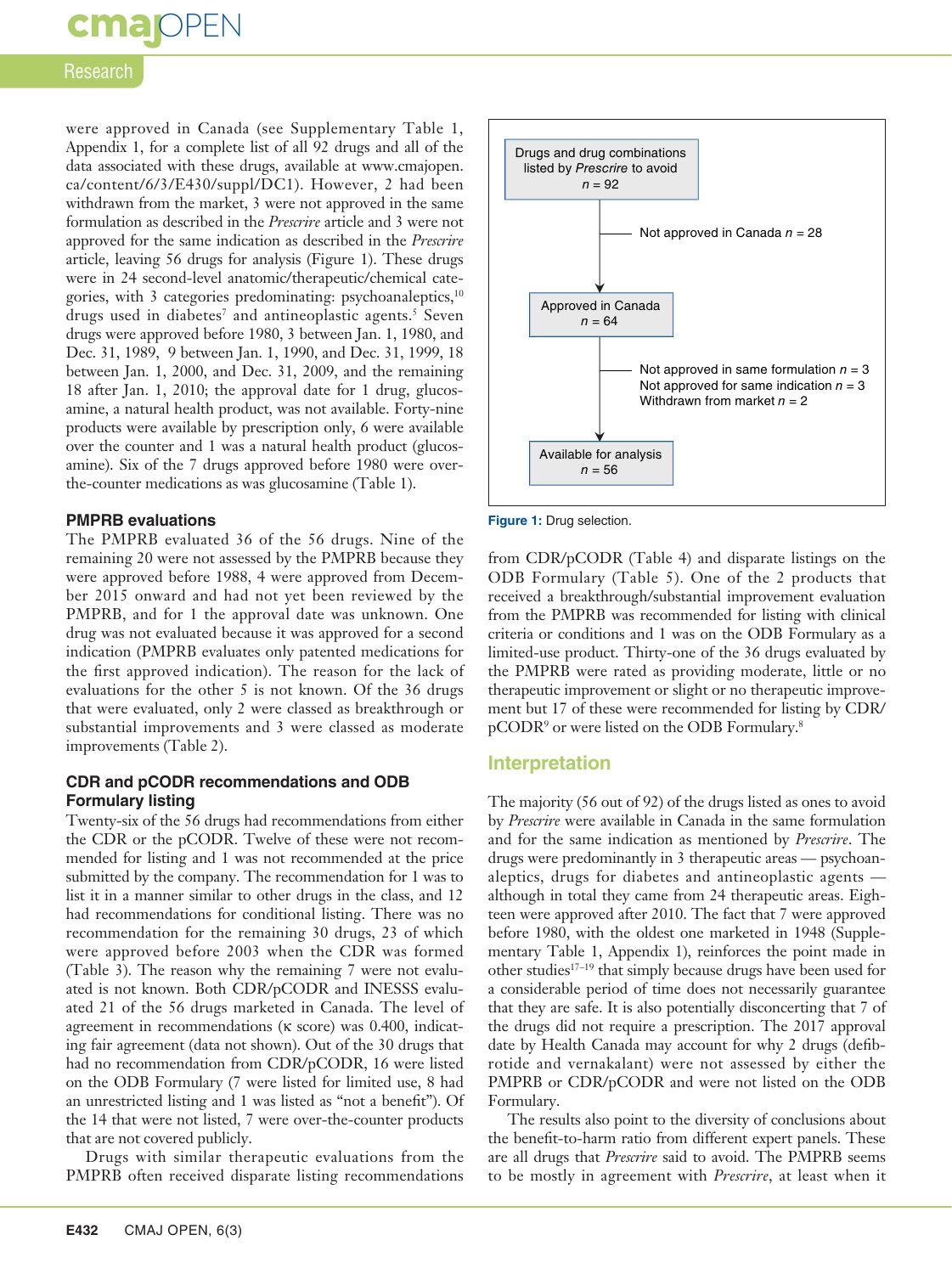# **OPEN**

Research

|                                                       |                             | No. of drugs          |                                         |                                         |                                         |                          |                      |                     |                              |
|-------------------------------------------------------|-----------------------------|-----------------------|-----------------------------------------|-----------------------------------------|-----------------------------------------|--------------------------|----------------------|---------------------|------------------------------|
|                                                       |                             | Time of approval      |                                         |                                         | Prescription status                     |                          |                      |                     |                              |
| Anatomic/therapeutic/chemical<br>category (2nd level) | No. of drugs<br>in category | <b>Before</b><br>1980 | Jan. 1,<br>1980, to<br>Dec. 31,<br>1989 | Jan. 1,<br>1990, to<br>Dec. 31,<br>1999 | Jan. 1,<br>2000. to<br>Dec. 31,<br>2009 | After<br>Jan. 1,<br>2010 | Prescription<br>only | Over the<br>counter | Natural<br>health<br>product |
| Agents acting on the<br>renin-angiotensin system      | $\overline{2}$              |                       |                                         |                                         | $\overline{c}$                          |                          | $\overline{c}$       |                     |                              |
| Anesthetics                                           | $\mathbf{1}$                | 1                     |                                         |                                         |                                         |                          |                      | $\mathbf{1}$        |                              |
| Antibacterials for systematic<br>use                  | $\overline{c}$              |                       |                                         |                                         | 2                                       |                          | $\overline{c}$       |                     |                              |
| Anti-inflammatory and<br>antirheumatic products*      | $\overline{4}$              |                       | $\overline{c}$                          | $\mathbf{1}$                            |                                         |                          | 3                    |                     | $\mathbf{1}$                 |
| Antineoplastic agents                                 | 5                           |                       |                                         |                                         |                                         | 5                        | 5                    |                     |                              |
| Antiobesity preparations                              | $\mathbf{1}$                |                       |                                         |                                         | 1                                       |                          | $\mathbf{1}$         |                     |                              |
| Antipruritics                                         | $\mathbf{1}$                | $\mathbf{1}$          |                                         |                                         |                                         |                          | $\mathbf{1}$         |                     |                              |
| Antithrombotic agents                                 | $\mathbf{1}$                |                       |                                         |                                         |                                         | $\mathbf{1}$             | $\mathbf{1}$         |                     |                              |
| Cardiac therapy                                       | 3                           |                       |                                         |                                         | $\mathbf{1}$                            | $\overline{c}$           | 3                    |                     |                              |
| Drugs for constipation                                | $\mathbf{1}$                |                       |                                         |                                         |                                         | $\mathbf{1}$             | $\mathbf{1}$         |                     |                              |
| Drugs for functional<br>gastrointestinal disorders    | $\mathbf{1}$                |                       |                                         | $\mathbf{1}$                            |                                         |                          | $\mathbf{1}$         |                     |                              |
| Drugs for obstructive airway<br>diseases              | $\overline{c}$              |                       |                                         |                                         | $\mathbf{1}$                            | $\mathbf{1}$             | $\overline{c}$       |                     |                              |
| Drugs for treatment of bone<br>diseases               | $\mathbf{1}$                |                       |                                         |                                         |                                         | $\mathbf{1}$             | $\mathbf{1}$         |                     |                              |
| Drugs used in diabetes                                | $\overline{7}$              |                       |                                         |                                         | 3                                       | $\overline{4}$           | $\overline{7}$       |                     |                              |
| Immunomodulating drugs                                | $\mathbf{1}$                |                       |                                         |                                         | 1                                       |                          | 1                    |                     |                              |
| Immunosuppressants                                    | $\sqrt{2}$                  |                       |                                         |                                         | 1                                       | 1                        | $\overline{c}$       |                     |                              |
| Lipid-modifying agents                                | $\overline{c}$              |                       |                                         | 2                                       |                                         |                          | $\overline{c}$       |                     |                              |
| Muscle relaxants                                      | $\mathbf{1}$                | 1                     |                                         |                                         |                                         |                          |                      | $\mathbf{1}$        |                              |
| Nasal preparations                                    | $\overline{4}$              | $\overline{4}$        |                                         |                                         |                                         |                          |                      | $\overline{4}$      |                              |
| Ophthalmologicals                                     | $\mathbf{1}$                |                       |                                         |                                         |                                         | 1                        | $\mathbf{1}$         |                     |                              |
| Other dermatological<br>preparations                  | $\mathbf{1}$                |                       |                                         |                                         | $\mathbf{1}$                            |                          | $\mathbf{1}$         |                     |                              |
| Other nervous system drugs                            | 1                           |                       |                                         | 1                                       |                                         |                          | 1                    |                     |                              |
| Psychoanaleptics                                      | 10                          |                       |                                         | $\overline{4}$                          | 5                                       | $\mathbf{1}$             | 10                   |                     |                              |
| Psycholeptics                                         | $\mathbf{1}$                |                       | $\mathbf{1}$                            |                                         |                                         |                          | 1                    |                     |                              |

Note: The anatomic/therapeutic/chemical category is from World Health Organization Collaborating Centre for Drug Statistics Methodology (www.whocc.no/atc\_ddd index/). Approval date and prescription status are from Health Canada's Drug Product Database (www.canada.ca/en/health-canada/services/drugs-health-products/ drug-products/drug-product-database.html).

\*The approval date for 1 drug was not found.

comes to the additional therapeutic value of the 36 drugs it evaluated. Only 5 were assessed as breakthroughs, substantial or improvements or moderate improvements. At the same time, 14 of the 26 products evaluated by CDR/pCODR were recommended for formulary listing, including 9 that the PMPRB said were only of marginal value. The ODB Formulary listed 13 drugs, including 8 that the PMPRB said were only of marginal value.

The difference between the recommendations from *Prescrire* and the 3 Canadian organizations may at least in part be due to differences in therapeutic cultures. Daemmrich refers to therapeutic cultures as "the historical evolution of a distinctive set of institutionalized relationships among the state, industry, physicians, and disease-based organizations."20 In addition, the *Prescrire* caution may be based on differences in the availability of alternative treatments in France and Canada. The differences in the assessments by the 3 Canadian organizations may be due to the fact that they have different mandates: the PMPRB assesses therapeutic value to determine a maximum introductory price, CDR/pCODR assesses therapeutic value in the context of cost-effectiveness and the ODB Formulary also assesses therapeutic value in the context of cost-effectiveness but from the point of view of a payer. Whether these 3 Canadian organizations and *Prescrire*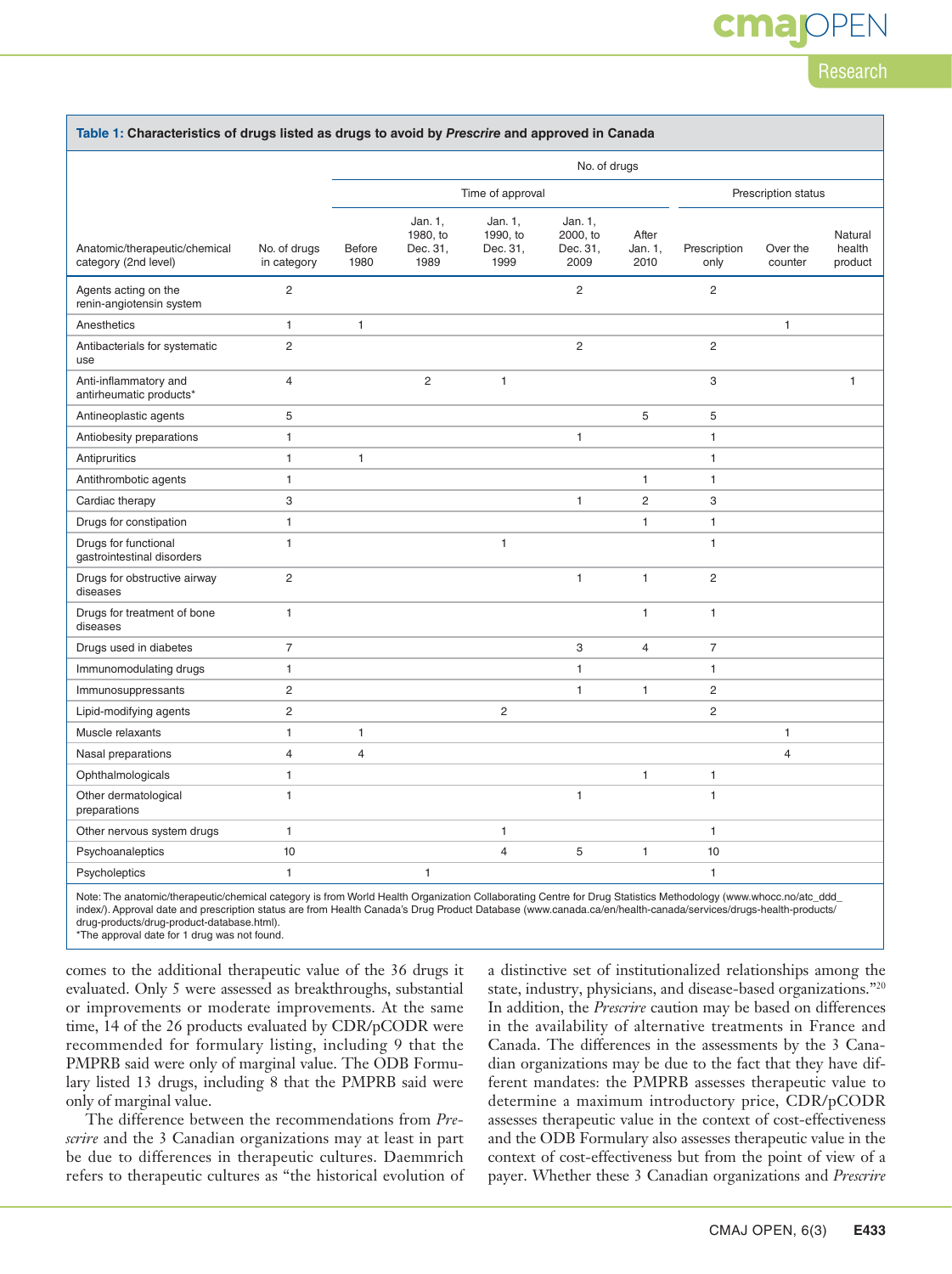# cmajOPEN Research

| Table 2: Therapeutic evaluations by the Patented Medicine Prices Review Board                                                                                                       |                                                                               |                                                                   |                                                            |                                                                  |       |  |  |
|-------------------------------------------------------------------------------------------------------------------------------------------------------------------------------------|-------------------------------------------------------------------------------|-------------------------------------------------------------------|------------------------------------------------------------|------------------------------------------------------------------|-------|--|--|
| No. of drugs that received an evaluation;<br>classification                                                                                                                         |                                                                               |                                                                   | No. of drugs that did not receive an<br>evaluation; reason |                                                                  |       |  |  |
| Breakthrough<br>or substantial<br>improvement                                                                                                                                       | Moderate, little<br>or no<br>improvement<br><i>(evaluated</i><br>before 2010) | Slight or no<br>improvement<br>(evaluated<br>from 2010<br>onward) | Approved<br>before 1988                                    | Approved from<br>2015 onward<br>and not in most<br>recent report | Other |  |  |
| 2                                                                                                                                                                                   | 22                                                                            | 9                                                                 | 9                                                          | 4                                                                | $7^*$ |  |  |
| *One drug was not evaluated because it was approved for a second indication, for 1 the approval date unknown, and the<br>reason there was no evaluation is unknown for the other 5. |                                                                               |                                                                   |                                                            |                                                                  |       |  |  |

| Table 3: Recommendations from the Common Drug Review and pan-Canadian Oncology Drug<br><b>Review</b>                                                                                                                                |                               |                   |                                          |                    |  |  |  |
|-------------------------------------------------------------------------------------------------------------------------------------------------------------------------------------------------------------------------------------|-------------------------------|-------------------|------------------------------------------|--------------------|--|--|--|
| No. of drugs that did not receive<br>a recommendation; reason<br>No. of drugs that received a recommendation; classification                                                                                                        |                               |                   |                                          |                    |  |  |  |
| List in formulary in a manner similar<br>to other drugs in the same class                                                                                                                                                           | List subject to<br>conditions | Do not<br>$list*$ | Approved before start<br>of CDR or pCODR | Other <sup>+</sup> |  |  |  |
|                                                                                                                                                                                                                                     | 12                            | 13                | 23                                       |                    |  |  |  |
| Note: $CDR =$ Common Drug Review, $pCODE =$ pan-Canadian Oncology Drug Review.<br>*For 1 of these drugs, the recommendation was that the drug not be listed at the price submitted by the company.<br><b>+Reason not available.</b> |                               |                   |                                          |                    |  |  |  |

|                                                                           | Therapeutic evaluation by PMPRB               |                                          |                                                           |                                                |                  |  |  |
|---------------------------------------------------------------------------|-----------------------------------------------|------------------------------------------|-----------------------------------------------------------|------------------------------------------------|------------------|--|--|
| CDR/pCODR listing recommendation                                          | Breakthrough<br>or substantial<br>improvement | Moderate<br>improvement<br>(2010 onward) | Moderate,<br>little or no<br>improvement<br>(before 2010) | Slight or no<br>improvement<br>$(2010$ onward) | No<br>evaluation |  |  |
| List in formulary in a manner similar to<br>other drugs in the same class | 0                                             | O                                        |                                                           |                                                | 0                |  |  |
| List subject to conditions                                                |                                               |                                          | 4                                                         | 4                                              | 2                |  |  |
| Do not list                                                               | 0                                             | 2                                        |                                                           | $4^*$                                          |                  |  |  |

Note: CDR = Common Drug Review, pCODR = pan-Canadian Oncology Drug Review, PMPRB = Patented Medicine Prices Review Board.<br>\*For 1 of these drugs, the recommendation was that the drug not be listed at the price submitted by

| Table 5: PMPRB therapeutic evaluations and listing status on Ontario Drug Benefit Formulary |                                               |                                          |                                                           |                                              |                   |  |  |  |
|---------------------------------------------------------------------------------------------|-----------------------------------------------|------------------------------------------|-----------------------------------------------------------|----------------------------------------------|-------------------|--|--|--|
|                                                                                             | Therapeutic evaluation by PMPRB               |                                          |                                                           |                                              |                   |  |  |  |
| Listing status on<br><b>Ontario Drug Benefit</b><br>Formulary                               | Breakthrough or<br>substantial<br>improvement | Moderate<br>improvement<br>(2010 onward) | Moderate.<br>little or no<br>improvement<br>(before 2010) | Slight or no<br>improvement<br>(2010 onward) | No.<br>evaluation |  |  |  |
| Unrestricted listing                                                                        |                                               |                                          |                                                           |                                              |                   |  |  |  |
| Limited use                                                                                 |                                               | 0                                        | 4                                                         | 0                                            | 2                 |  |  |  |
| Not listed                                                                                  |                                               | 0                                        | 2                                                         |                                              | 11                |  |  |  |
| Listed but not a benefit                                                                    |                                               | 0                                        | O)                                                        | Ω                                            |                   |  |  |  |
| Note: PMPRB = Patented Medicine Prices Review Board.                                        |                                               |                                          |                                                           |                                              |                   |  |  |  |

Г